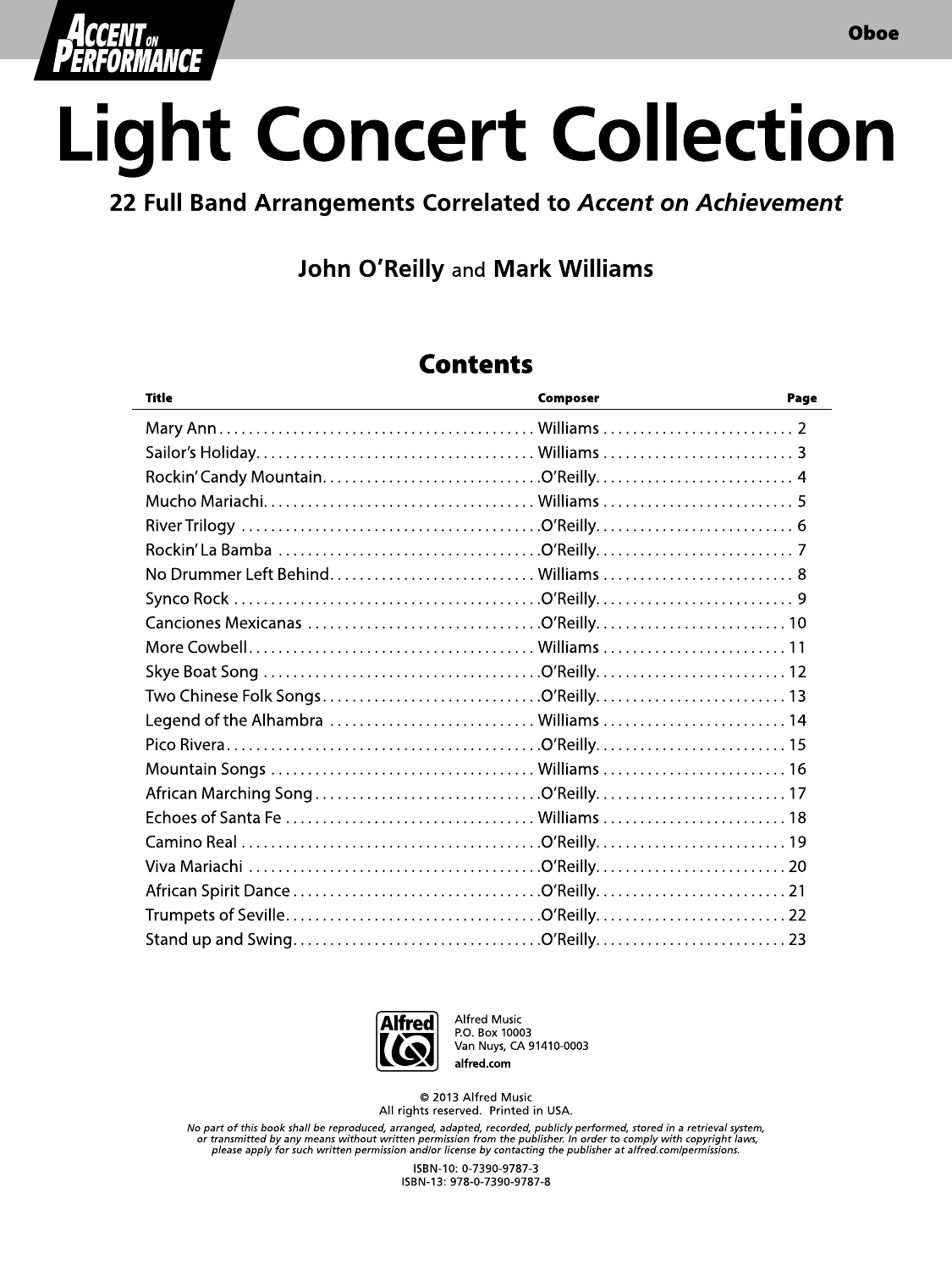## **Mary Ann**

Jamaican Folk Song **Arranged by Mark Williams** 



Copyright © 2000 by Alfred Music Publishing Co., Inc. All rights reserved. Printed in USA.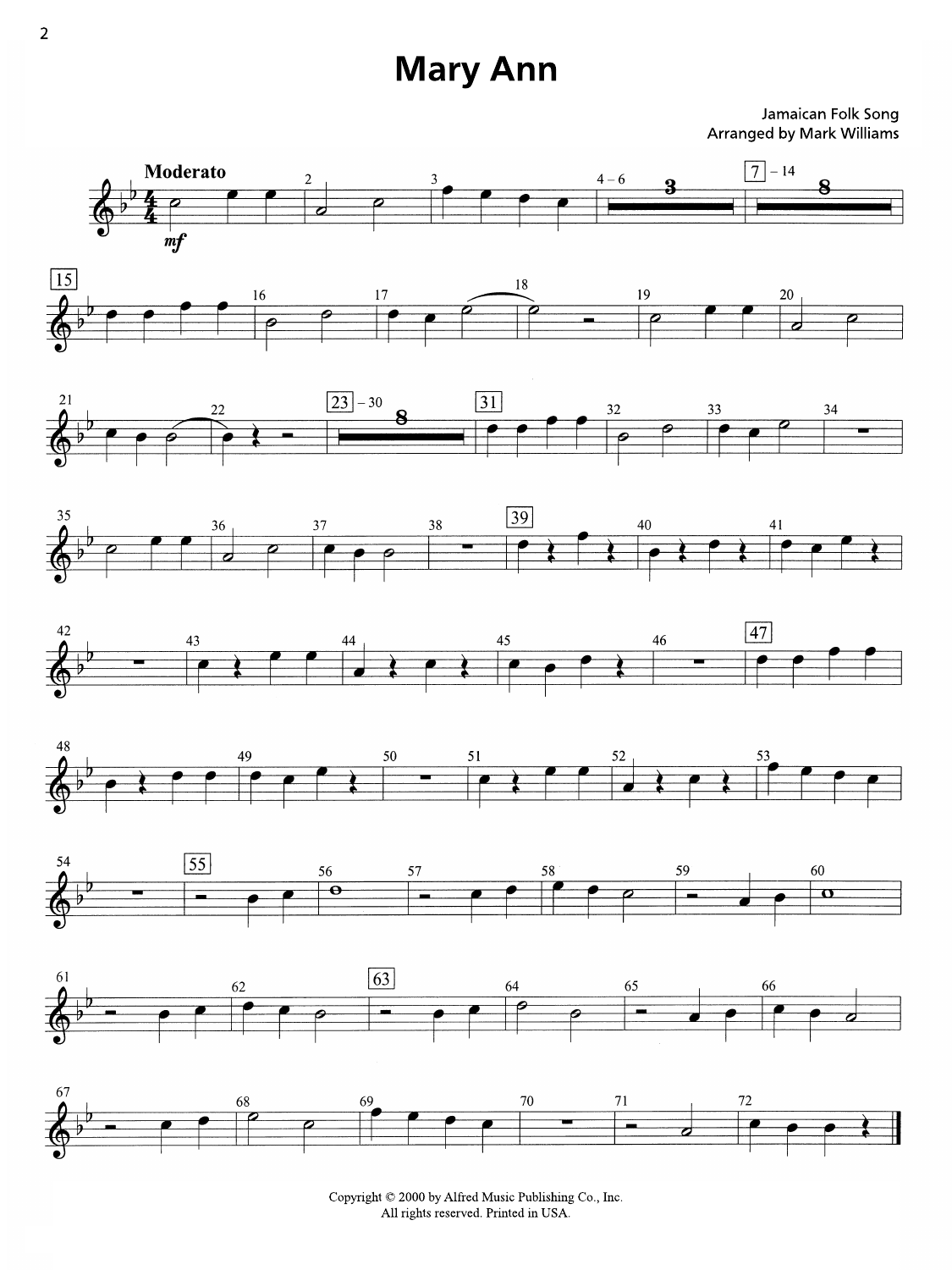## Skye Boat Song **Skye Boat Song**

Scottish Folk Song Scottish Folk Song Arranged by John O'Reilly



Copyright © 2006 by Alfred Music Publishing Co., Inc. *To purchase a full-length recording of this piece, go to alfred.com/downloads* All rights reserved. Printed in USA.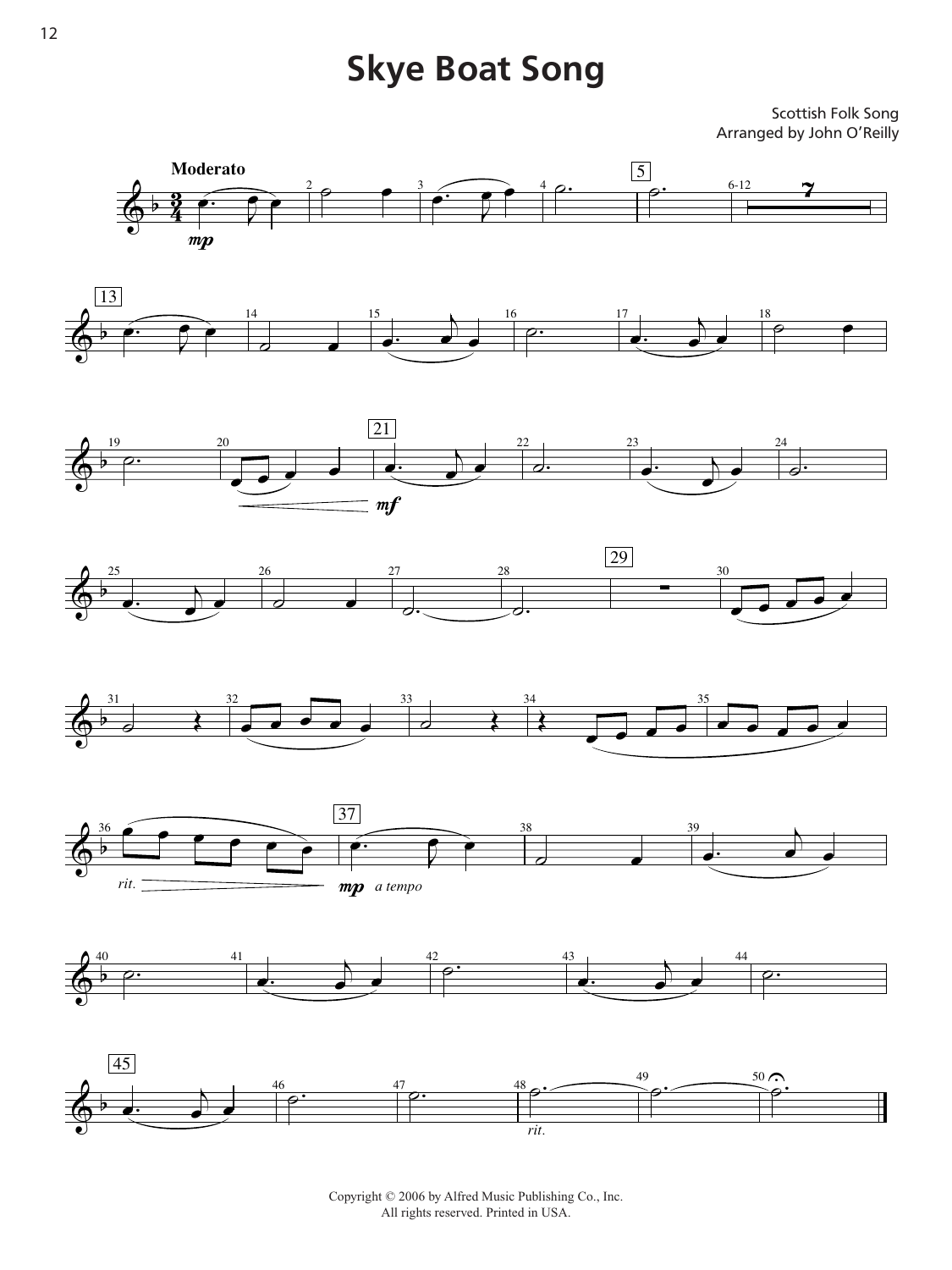# **Legend of the Alhambra**

Mark Williams



















Copyright © 2002 by Alfred Music Publishing Co., Inc. All rights reserved. Printed in USA.